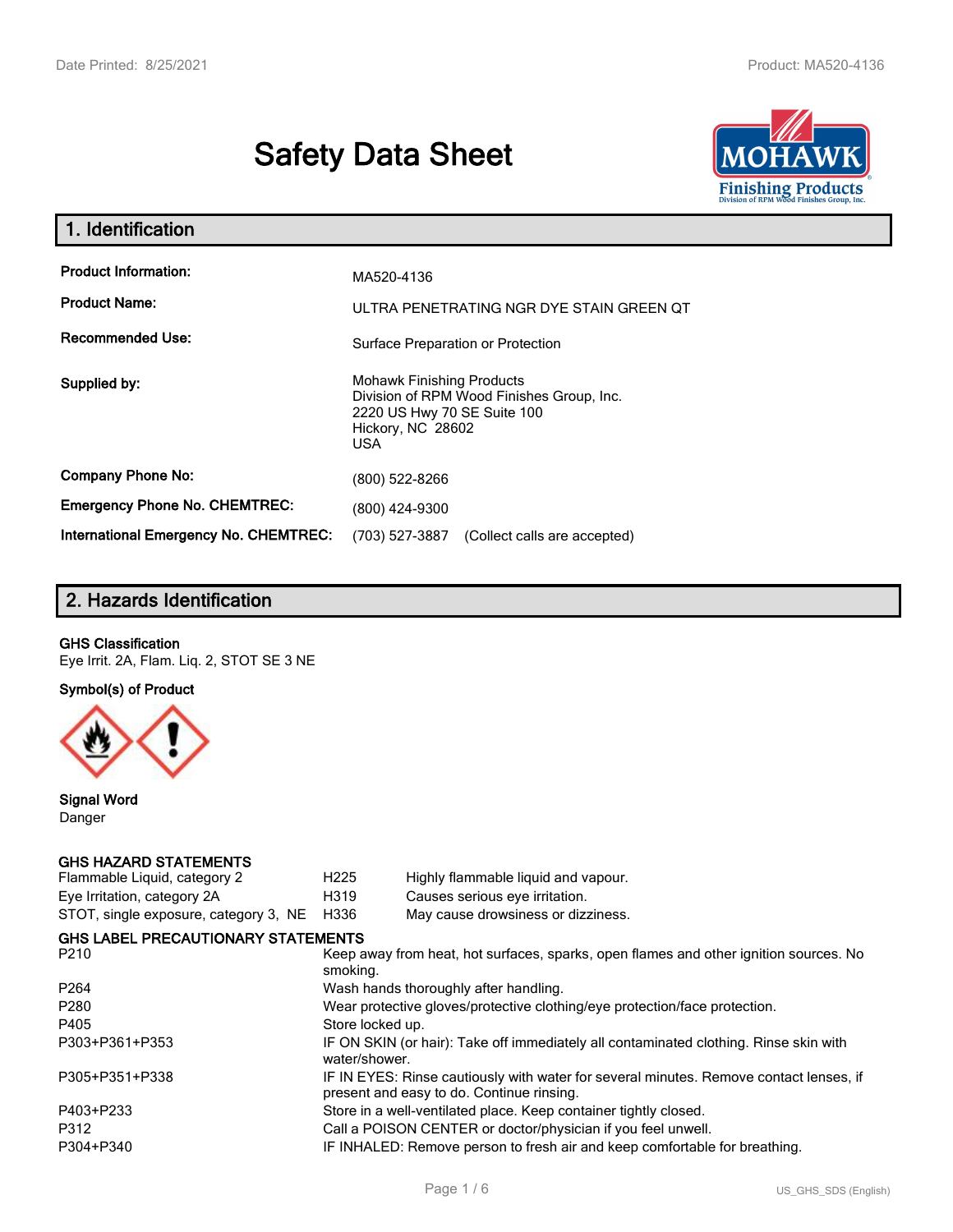| If eye irritation persists: Get medical advice/attention.      |  |  |  |  |
|----------------------------------------------------------------|--|--|--|--|
| Store in a well-ventilated place. Keep cool.                   |  |  |  |  |
| <b>GHS SDS PRECAUTIONARY STATEMENTS</b>                        |  |  |  |  |
| Ground/bond container and receiving equipment.                 |  |  |  |  |
| Use explosion-proof electrical/ventilating/lighting/equipment. |  |  |  |  |
| Use only non-sparking tools.                                   |  |  |  |  |
| Take precautionary measures against static discharge.          |  |  |  |  |
|                                                                |  |  |  |  |

## **3. Composition/Information on ingredients**

| <b>Chemical Name</b> | CAS-No.   | Wt. %  | <b>GHS Symbols</b> | GHS  |
|----------------------|-----------|--------|--------------------|------|
| acetone              | 67-64-1   | 75-100 | GHS02-GHS07        | H225 |
| ethanol              | 64-17-5   | 2.5-10 | GHS02              | H225 |
| ethoxypropanol       | 1569-02-4 | 10-25  | GHS02-GHS07        | H226 |

**GHS Statements** H225-302-319-332-336 H226-332-336

The exact percentage (concentration) of ingredients is being withheld as a trade secret.

The text for GHS Hazard Statements shown above (if any) is given in the "Other information" Section.

## **4. First-aid Measures**



FIRST AID - EYE CONTACT: IF IN EYES: Rinse cautiously with water for several minutes. Remove contact lenses, if present and easy to do. Continue rinsing. If eye irritation persists: Get medical advice/attention.

FIRST AID - SKIN CONTACT: IF ON SKIN (or hair): Take off immediately all contaminated clothing. Rinse skin with water/shower.

FIRST AID - INGESTION: IF SWALLOWED: rinse mouth. Do NOT induce vomiting. IF exposed or if you feel unwell: Call a POISON CENTER or doctor/physician.

FIRST AID - INHALATION: IF INHALED: Remove person to fresh air and keep comfortable for breathing.

# **5. Fire-fighting Measures**

**SPECIAL FIREFIGHTING PROCEDURES:** Evacuate all persons from the fire area to a safe location. Move non-burning material, as feasible, to a safe location as soon as possible. Fire fighters should be protected from potential explosion hazards while extinguishing the fire. Wear self-contained breathing apparatus (SCBA) and full fire-fighting protective clothing. Thoroughly decontaminate all protective equipment after use. Containers of this material may build up pressure if exposed to heat (fire). Use water spray to cool fire-exposed containers. Use water spray to disperse vapors if a spill or leak has not ignited. DO NOT extinguish a fire resulting from the flow of flammable liquid until the flow of the liquid is effectively shut off. This precaution will help prevent the accumulation of an explosive vapor-air mixture after the initial fire is extinguished.

**FIREFIGHTING EQUIPMENT:** This is a NFPA/OSHA Class 1B or less flammable liquid. Follow NFPA30, Chapter 16 for fire protection and fire suppression. Use a dry chemical, carbon dioxide, or similar ABC fire extinguisher for incipeint fires. Water may be used to cool and prevent rupture of containers that are exposed to heat from fire.

# **6. Accidental Release Measures**

#### **ENVIRONMENTAL MEASURES:** No Information

**STEPS TO BE TAKEN IN CASE MATERIAL IS RELEASED OR SPILLED:** Follow personal protective equipment recommendations found in Section VIII. Personal protective equipment needs must be evaluated based on information provided on this sheet and the special circumstances created by the spill including; the material spilled, the quantity of the spill, the area in which the spill occurred, and the training and the expertise of employees in the area responding to the spill. Never exceed any occupational exposure limits. Shut off ignition sources; including electrical equipment and flames. Do not allow smoking in the area. Do not allow the spilled product to enter public drainage system or open waterways.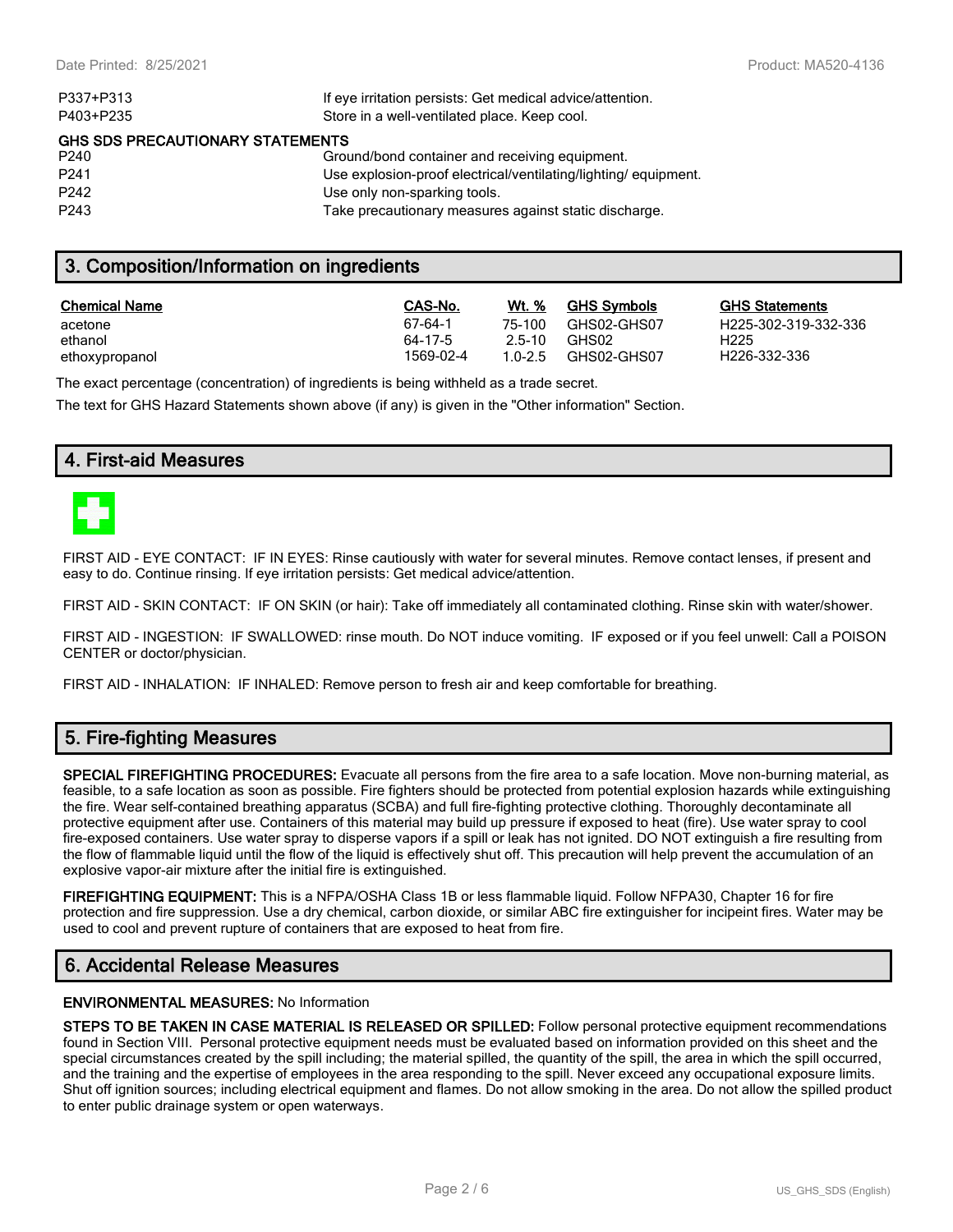# **7. Handling and Storage**



**HANDLING:** Avoid inhalation and contact with eyes, skin, and clothing. Wash hands thoroughly after handling and before eating or drinking. In keeping with safe handling practices, avoid ignition sources (smoking, flames, pilot lights, electrical sparks); ground and bond containers when transferring the material to prevent static electricity sparks that could ignite vapor and use spark proof tools and explosion proof equipment. Empty containers may retain product residue or vapor. Do not pressurize, cut, weld, braze, solder, drill, grind, or expose container to heat, flame, sparks, static electricity, or other sources of ignition. Any of these actions can potentially cause an explosion that may lead to injury.

**STORAGE:** Keep containers closed when not in use. Store in cool well ventilated space away from incompatible materials.

# **8. Exposure Controls/Personal Protection**

| Ingredients with Occupational Exposure Limits |                             |                                    |                                  |                         |  |
|-----------------------------------------------|-----------------------------|------------------------------------|----------------------------------|-------------------------|--|
| <b>Chemical Name</b>                          | <b>ACGIH TLV-TWA</b>        | <b>ACGIH-TLV STEL</b>              | <b>OSHA PEL-TWA</b>              | <b>OSHA PEL-CEILING</b> |  |
| acetone<br>ethanol<br>ethoxypropanol          | $250$ ppm<br>N.D.<br>50 ppm | 500 ppm<br>$1000$ ppm<br>$200$ ppm | $1000$ ppm<br>$1000$ ppm<br>N.D. | N.D.<br>N.D.<br>N.D.    |  |

**Further Advice: MEL = Maximum Exposure Limit OES = Occupational Exposure Standard SUP = Supplier's Recommendation Sk = Skin Sensitizer N.E. = Not Established N.D. = Not Determined**

#### **Personal Protection**



**RESPIRATORY PROTECTION:** Use adequate engineering controls and ventilation to keep levels below recommended or statutory exposure limits. If exposure levels exceed limits use appropriate approved respiratory protection equipment.





**EYE PROTECTION:** Wear chemical-resistant glasses and/or goggles and a face shield when eye and face contact is possible due to splashing or spraying of material.



**OTHER PROTECTIVE EQUIPMENT:** No Information

**HYGIENIC PRACTICES:** It is good practice to avoid contact with the product and/or its vapors, mists or dust by using appropriate protective measures. Wash thoroughly after handling and before eating or drinking.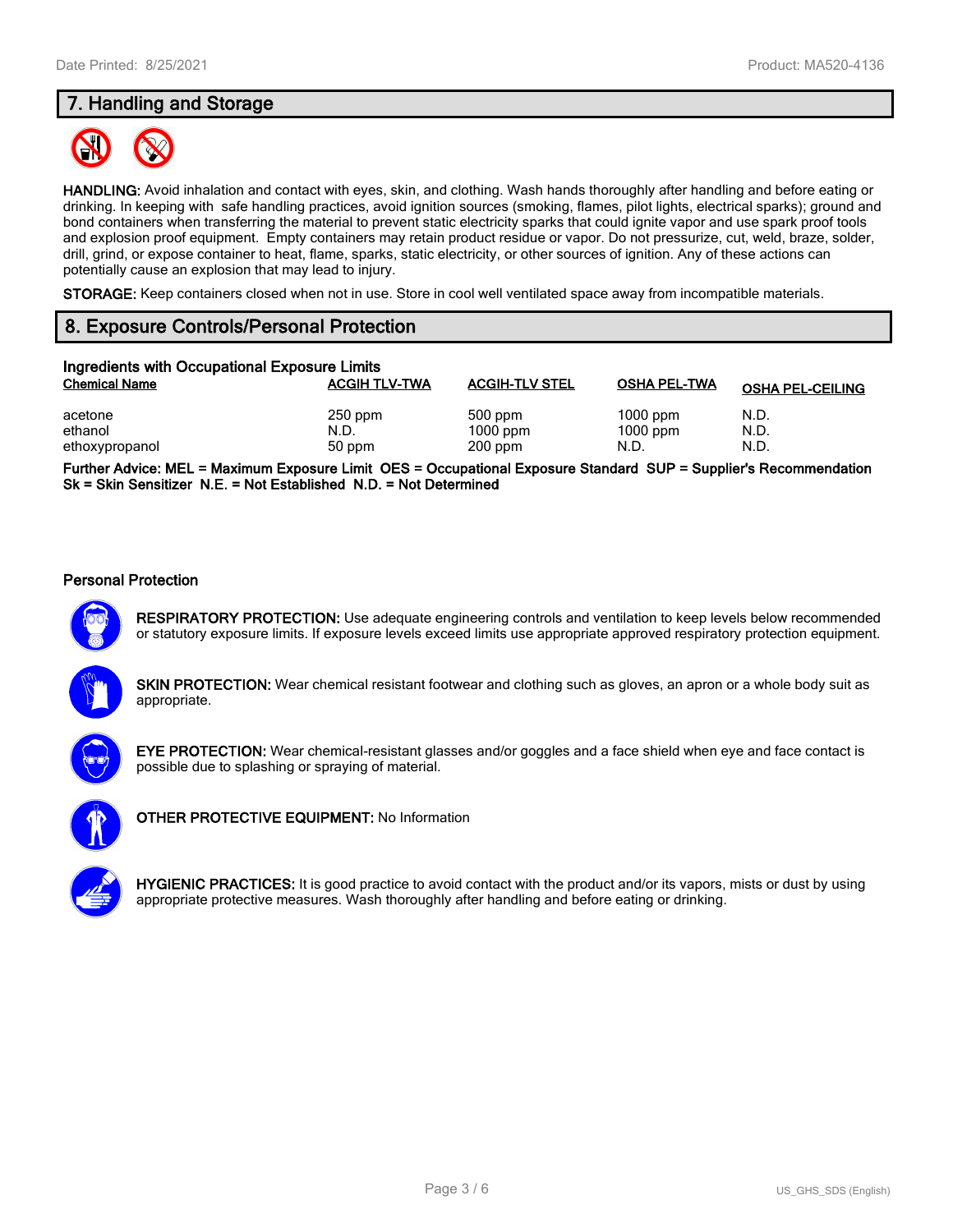**N.I. = No Information**

# **9. Physical and Chemical Properties**

| Appearance:                    | Colored Liquid             | <b>Physical State:</b>                      | <b>LIQUID</b>  |
|--------------------------------|----------------------------|---------------------------------------------|----------------|
| Odor:                          | <b>Strong Solvent</b>      | <b>Odor Threshold:</b>                      | Not determined |
| Density, g/cm3:                | 0.814                      | pH:                                         | Not determined |
| Freeze Point, °F:              | Not determined             | <b>Viscosity:</b>                           | Not determined |
| <b>Solubility in Water:</b>    | Not determined             | Partition Coefficient, n-octanol/<br>water: | Not determined |
| Decomposition temperature, °F: | Not determined             | <b>Explosive Limits, %:</b>                 | Not determined |
| Boiling Range, °F:             | $>100$ °F                  | Flash Point, °F:                            | $-4 ° F$       |
| Combustibility:                | <b>Supports Combustion</b> | Auto-Ignition Temperature, °F:              | Not determined |
| <b>Evaporation Rate:</b>       | Faster than Diethyl Ether  | Vapor Pressure, mmHg:                       | Not determined |
| <b>Vapor Density:</b>          | Not determined             |                                             |                |

# **10. Stability and reactivity**

**STABILITY:** Stable under normal conditions.

**CONDITIONS TO AVOID:** Heat, flames and sparks.

**INCOMPATIBILITY:** Acids, Bases, Oxidizing agents

**HAZARDOUS DECOMPOSITION PRODUCTS:** Not determined.

## **11. Toxicological information**

**Practical Experiences**

**EMERGENCY OVERVIEW:** No Information

**EFFECT OF OVEREXPOSURE - EYE CONTACT:** No Information

**EFFECT OF OVEREXPOSURE - INGESTION:** No Information

**EFFECT OF OVEREXPOSURE - INHALATION:** No Information

**EFFECT OF OVEREXPOSURE - SKIN CONTACT:** No Information

**CARCINOGENICITY:** No Information

#### **PRIMARY ROUTE(S) OF ENTRY:**

**Eye Contact, Skin Contact, Inhalation**

# **Acute Toxicity Values**

**The acute effects of this product have not been tested. Data on individual components are tabulated below**

| CAS-No. | <b>Chemical Name</b> |
|---------|----------------------|
| 67-64-1 | acetone              |

**Casary Chemical Chemical LD50 Chemical LD50 Vapor LC50** 1800 mg/kg Rat 20000 mg/kg Rabbit 50.1 mg/L Rat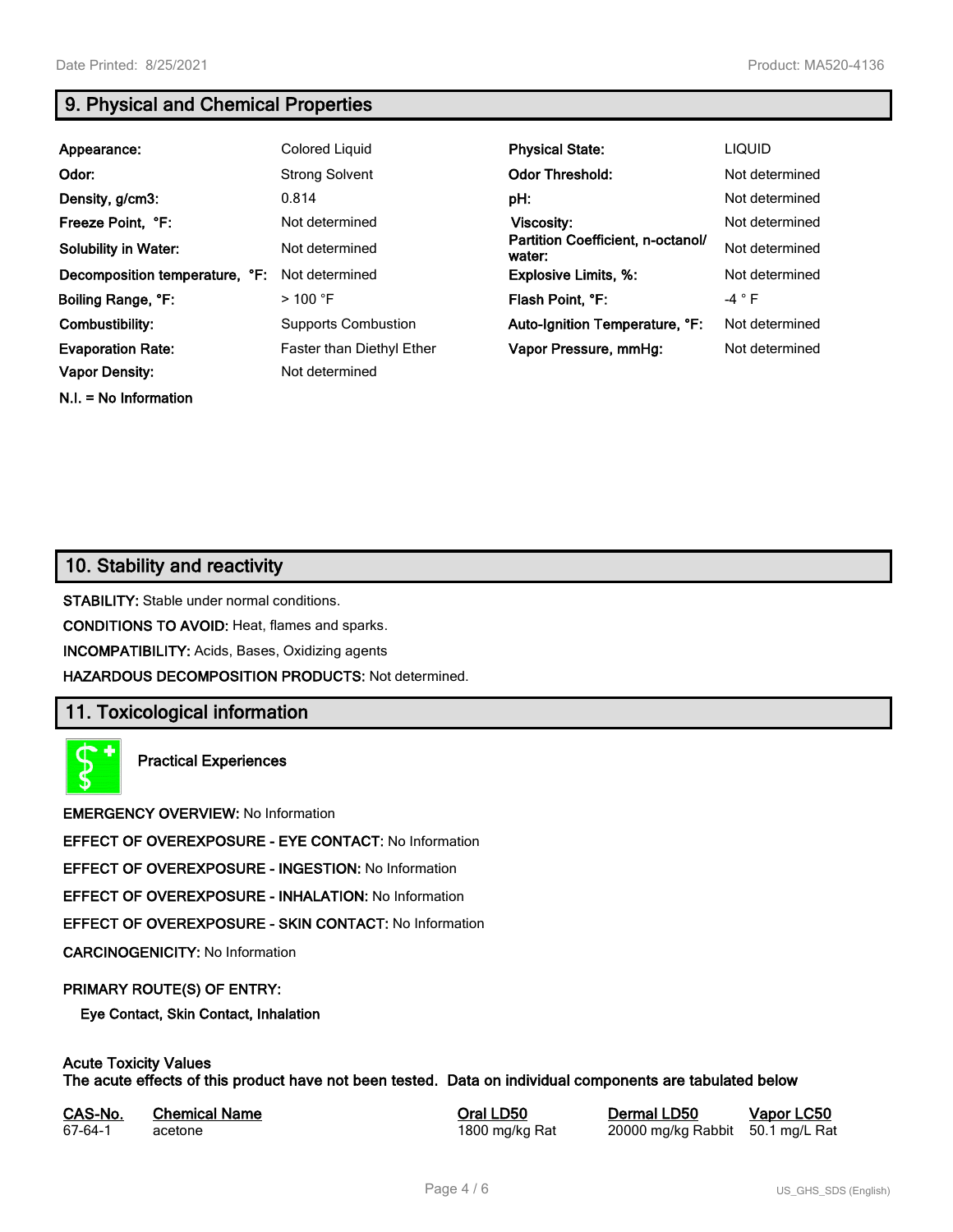64-17-5 ethanol 7060 mg/kg Rat 15,800 mg/kg 124.7 mg/L Rat 1569-02-4 ethoxypropanol 4400 mg/kg Rat 8100 mg/kg Rabbit 15

#### **N.I. = No Information**

### **12. Ecological information**

**ECOLOGICAL INFORMATION:** Ecological evaluation of this material has not been performed; however, do not allow the product to be released to the environment without governmental approval/permits.

## **13. Disposal Information**



**Product**

**DISPOSAL METHOD:** Waste from this material may be a listed and/or characteristic hazardous waste. Dispose of material, contaminated absorbent, container and unused contents in accordance with local, state, and federal regulations.

**STEPS TO BE TAKEN IN CASE MATERIAL IS RELEASED OR SPILLED:** Follow personal protective equipment recommendations found in Section VIII. Personal protective equipment needs must be evaluated based on information provided on this sheet and the special circumstances created by the spill including; the material spilled, the quantity of the spill, the area in which the spill occurred, and the training and the expertise of employees in the area responding to the spill. Never exceed any occupational exposure limits. Shut off ignition sources; including electrical equipment and flames. Do not allow smoking in the area. Do not allow the spilled product to enter public drainage system or open waterways.

## **14. Transport Information**

**SPECIAL TRANSPORT PRECAUTIONS:** No Information

**DOT:** CONSUMER COMMODITY

**IATA:** ID8000, CONSUMER COMMODITY, 9

**IMDG:** LIMITED QUANTITY UN1263

## **15. Regulatory Information**

## **U.S. Federal Regulations:**

#### **CERCLA - SARA Hazard Category**

This product has been reviewed according to the EPA 'Hazard Categories' promulgated under Sections 311 and 312 of the Superfund Amendment and Reauthorization Act of 1986 (SARA Title III) and is considered, under applicable definitions, to meet the following categories:

Fire Hazard, Acute Health Hazard

#### **SARA SECTION 313**

This product contains the following substances subject to the reporting requirements of Section 313 of Title III of the Superfund Amendment and Reauthorization Act of 1986 and 40 CFR part 372:

No Sara 313 components exist in this product.

#### **TOXIC SUBSTANCES CONTROL ACT**

This product contains the following chemical substances subject to the reporting requirements of TSCA 12(B) if exported from the United States: